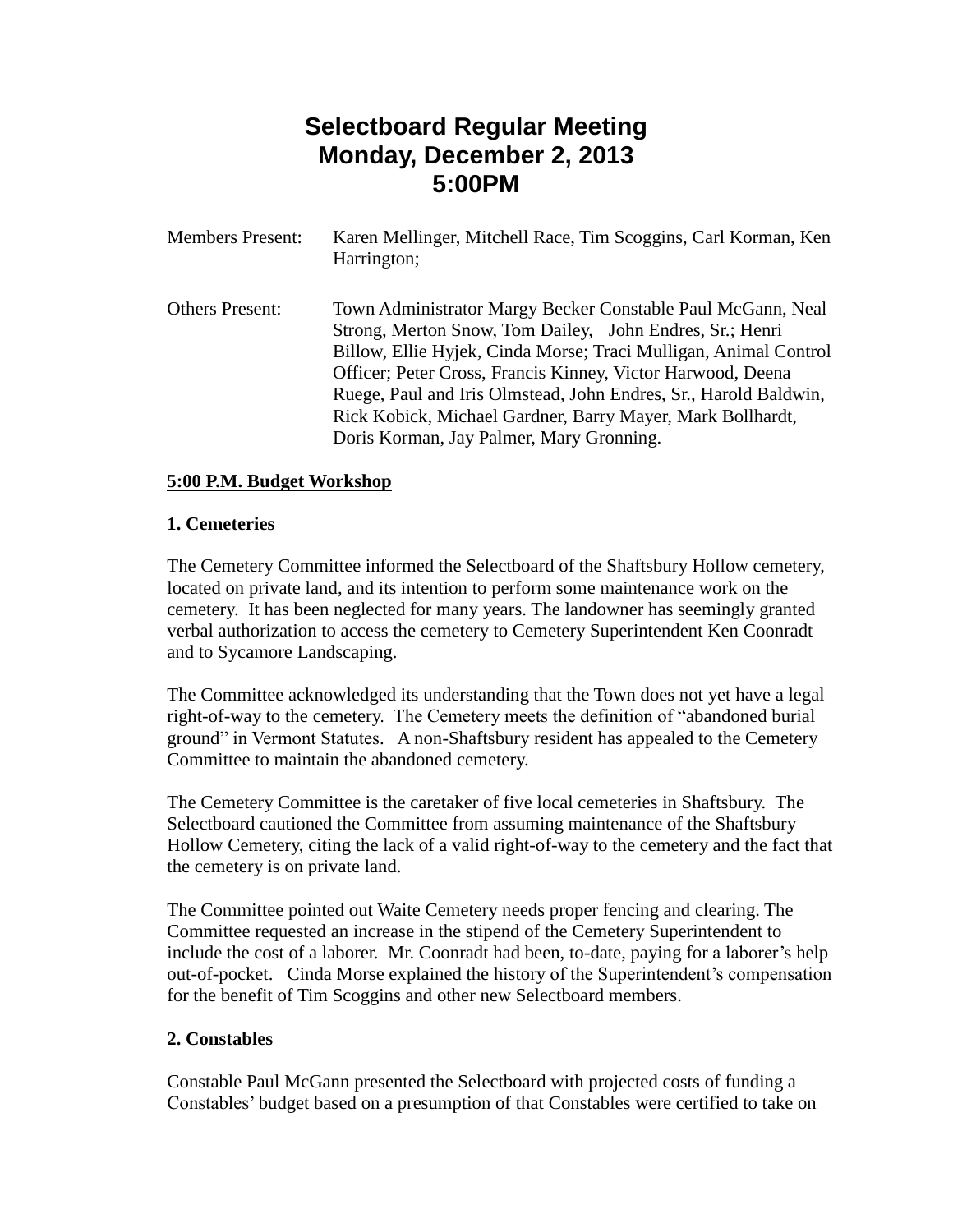law enforcement powers. Paul McGann noted that the budget being presented was his initial projection. The Selectboard discussed Mr. McGann's proposal and found several start-up costs to be missing from his suggested budget.

The Selectboard members differed in their interpretations of statutes granting law enforcement powers to Constables. One interpretation is that once certification requirements are met, a Constable has the right to practice law enforcement duties unless a municipality votes expressly to limit the authorities of its Constables. If this rationale is followed, the only impediment to Mr. McGann's ability to perform law enforcement duties in the Town is lack of a budget.

The other interpretation, and the position of past Selectboards, is that the Constables' authority is limited until the Town expressly broadens their authority and certification requirements are met. A budget would also have to support law enforcement operations.

Selectboard members did not agree on a final budget for the Constables.

# **3. Animal Control**

The Selectboard reviewed the summary of the job description for the Town's Animal Control Officer, as provided by Traci Mulligan.

The Selectboard discussed job responsibilities in detail and elaborated on the job protocol in regards to catching and caring for area dogs. Traci Mulligan stated that educating residents about proper control of their pets was an important part of her job. Ms. Mulligan also acknowledged the existence of a close working relationship with Second Chance Animal Shelter.

Ms. Mulligan requested an increase in hourly wage from \$10.00 to \$12.00 per hour. It was noted it had been several years since the last pay increase.

# **6:30 P.M. Regular Business:**

#### **1. Call to Order**

The Selectboard meeting was called to order at 6:30P.M.

# **2. Conflict of Interest**

There was no conflict of interest stated.

# **3. Approval of Minutes**

The approval of Minutes for November  $18<sup>th</sup>$  and  $25<sup>th</sup>$ , 2013 was postponed.

# **4. Approval of Warrants**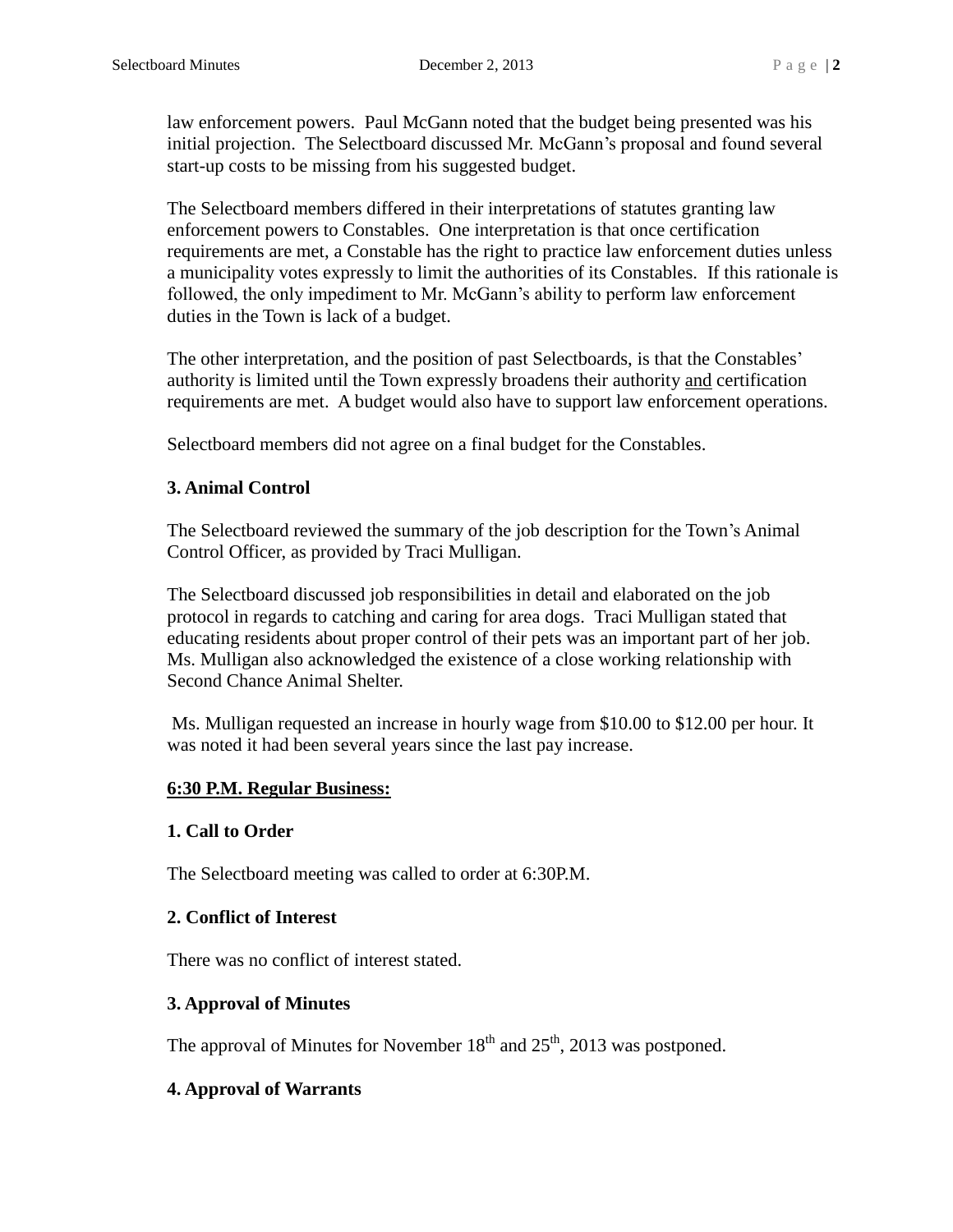**Motion to approve Payroll Retirement Warrant #11 in the amount of \$126.32. Moved by Carl Korman/Ken Harrington 2nd. Motion carried unanimously 5-0-0.**

**Motion to approve Payroll Warrant #11 \$17,424. Moved by Carl Korman/Mitchell Race 2nd. Motion carried unanimous 5-0-0.**

#### **5. Announcements**

Tim Scoggins announced that the Shaftsbury Elementary School Winter Concert was being held at the school at 7P.M. and noted he would be attending to see his daughter perform. Tim Scoggins departed the meeting.

Karen Mellinger announced that the audio interviews for the DVD Ordinary Heroes was "wonderful" and mentioned that the DVD/Book combo would make a great holiday gift. Mitchell Race noted the cost of the DVD was \$12.00, the book was \$10.00, and the DVD/Book combo was also available for \$20.00.

Karen Mellinger announced that a "special visitor" would be attending the tree lighting ceremony taking place next Sunday at 4 P.M. She invited residents to come join in the festivities. It was noted that there would be music by Chris and Greg Jacobs with Sue Green also playing trumpet.

## **6. Public Comments**

A Shaftsbury resident in attendance provided a positive review of the DVD Ordinary Heroes.

# **7. Merton Snow – Pending Tax Sale Properties**

Merton Snow joined the Selectboard to discuss the pending tax sale scheduled for December  $5^{\text{th}}$  10 A.M.

Merton Snow mentioned that some of the properties that were published or advertised for the tax sale have since been paid off. It was noted that if no one bids on the properties, and if the Town of Shaftsbury does not provide a bid, the sale would be considered void. Mr. Snow recommended the Town prevent this from happening.

Carl Korman asked if there were opportunities to inspect the property before purchase. Merton Snow reported that once a property is put up for a tax sale and is sold, the previous owner is forbidden from entering upon the property for one year.

Karen Mellinger recommended a town representative be present to enter a minimum bid on properties that otherwise received no other formal bids for purchase. Bids presented by the Town, if accepted, would be held by The Town for a year after purchase.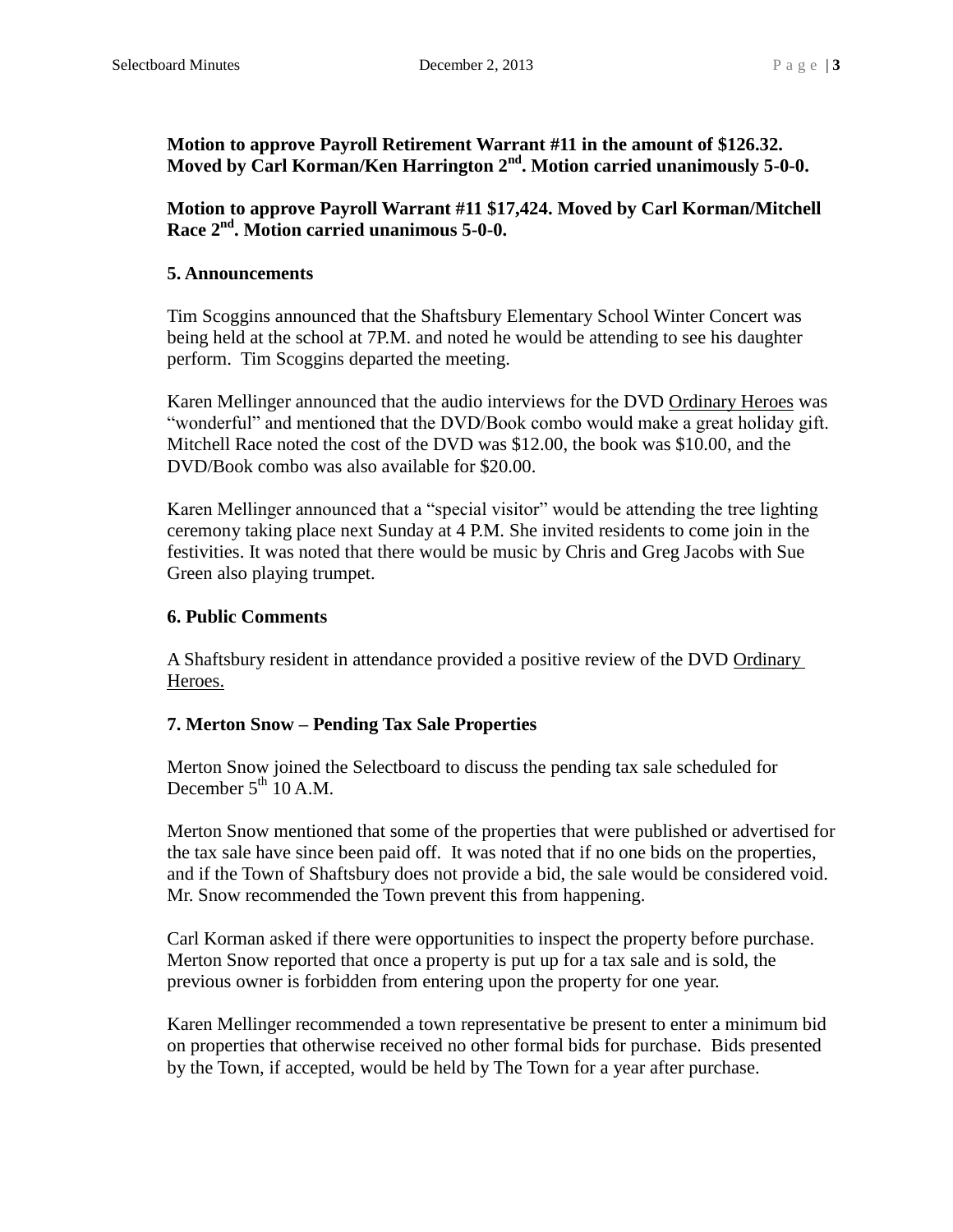Carl Korman volunteered to attend the tax sale on December 5, 2013 as a formal representative for the Town. Board members asked other questions regarding tax sale procedures, which Mr. Snow could not answer.

**Motion to authorize Carl Korman to represent the Town at the December 5th Tax Sale, to make a minimum bid if necessary, and to present requests for information to Attorney Kevin O'Toole as-needed. Moved by Mitchell Race/Ken Harrington 2nd . Motion carried unanimously.**

# **8. Approval of Amendment No. 1 to Enhancement Grant Contract EH0021 for Supplemental Sidewalk Construction Funds**

The approval was Postponed until later in the meeting.

# **9. Appointment Policy – Final Reading**

The appointment policy reading was postponed until later in the evening.

# **10. 7:00P.M. Bond Vote Informational Meeting**

The Selectboard held an informational meeting regarding the bond vote for the proposed Town Garage project.

Karen Mellinger presented details of the project to the public. The proposed garage structure is 8,000 sq. ft., includes a six bay layout, and was said to be energy-efficient with its simple design. The salt shed includes a  $60x40$  foot space exclusively intended for sand and salt storage. The site at the landfill would have a 1,000 foot access drive.

Tom Dailey was presented as Moderator. He suggested the Selectboard continue to make its presentation and then take questions from the audience, due to the small number of attendees. He said he would only Moderate, if his assistance was warranted.

The Selectboard cited some safety issues with the existing town garage. Karen Mellinger displayed the model garage schematic and floor plan obtained from the Town of Swanton. This is the model for the Shaftsbury proposed garage. Ms. Mellinger stated Swanton received construction proposals for its garage design ranging from \$623,000 and \$956,000.

The Selectboard notified the residents in attendance that the garage would be built on land already owned by the Town which is adjacent to the Shaftsbury Transfer Station. Karen Mellinger stated the site is cleared and flat and would be large enough to handle the Highway Department daily activities.

The Selectboard noted the site of the new garage would remove traffic from the Shaftsbury Village and would also lower traffic volumes along the access route to Shaftsbury Elementary School.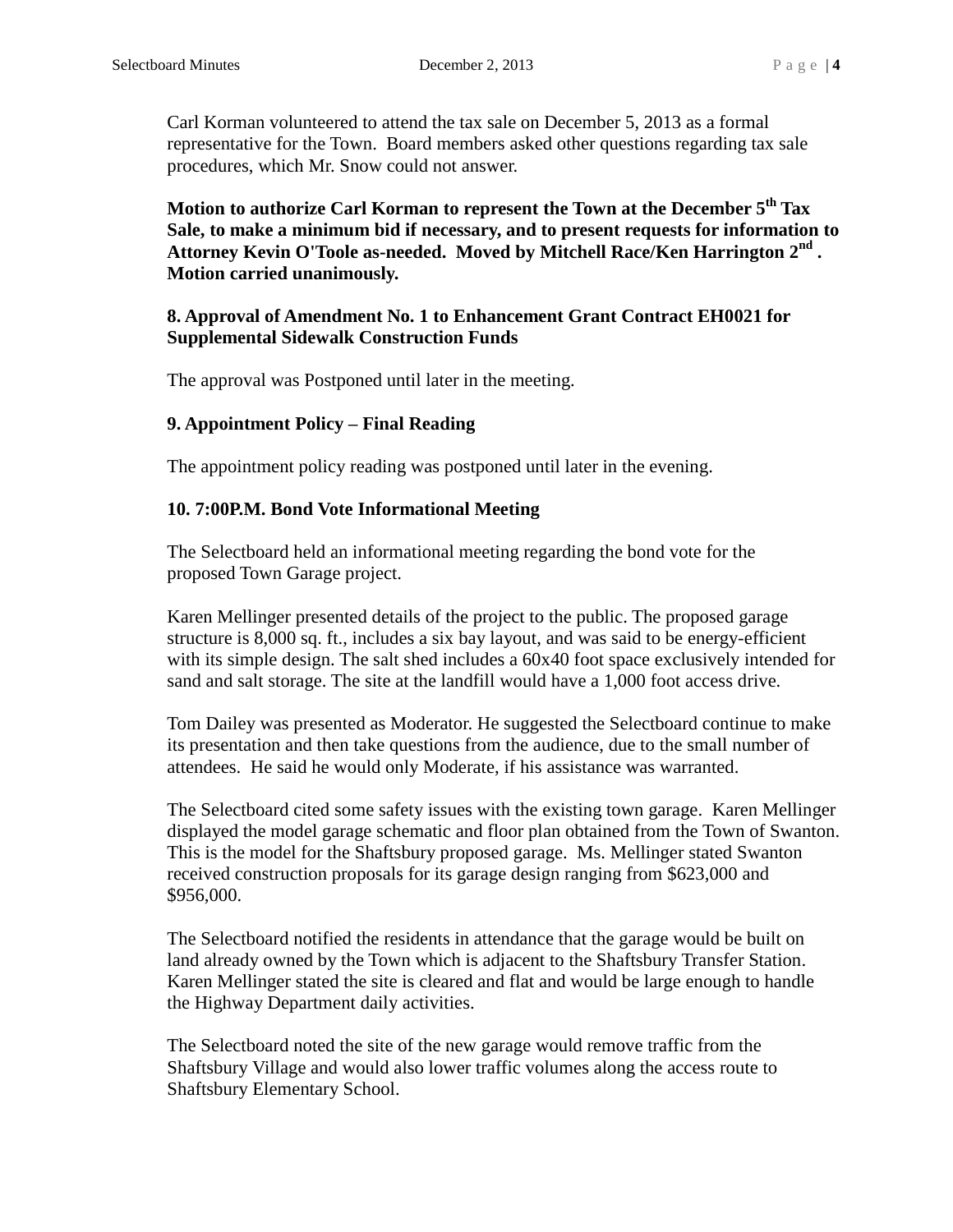The Selectboard claimed the new garage would be cost-effective and that repairs to the existing garage could become cost prohibitive, given its deteriorating conditions and prolonged use beyond its initial lifespan.

It was reported that given the current state of interest rates, the Town was in position to take advantage of a "sweet spot" in rates - as rates are expected to rise in the upcoming years.

The cost of the garage to the residents of Shaftsbury was discussed in detail. The Selectboard noted that if issued, a bond would hold an interest rate of 4.5% over 20 years. The average annual bond payment to be included in the annual Town budget would average \$72,000 per year.

According to the Selectboard, the average cost for every resident with an assessed value of \$100,000 was projected to be \$18.00 per year. An average cost for every resident with an assessed value of \$200,000 was projected to be \$36.00. An average cost for every resident with an assessed value of \$300,000 was projected to be \$54.00.

The Selectboard concluded that the average cost to each household in Shaftsbury, if the garage project was approved, would be around .70 cents per week.

Road Foreman Terry Stacy reported to residents in attendance that the current garage has simply become too small in size to handle the town equipment and supplies and cited energy deficiencies including the lack of heat in the current building.

Residents in attendance commended the Highway Department for improvements to road maintenance.

Questions regarding maintenance and heating options for the proposed building were discussed, as residents cited concerns as to how the new building would be maintained and heated properly.

Victor Harwood asked for more information about the scope of the project. The resident felt that the project was too large and challenged the Selectboard as to whether or not it had conducted a proper analysis of the current building's deficiencies and costs to address them. Karen Mellinger provided documentation to confirm formal studies were conducted in regards to the project.

John Endres Sr., a resident of Shaftsbury and member of the Town Garage Committee, admitted to being against the initial bond vote that took place in March of 2013. He also noted his objective for being on the Committee was to lower the cost of the project from its initial figure of \$1.5 million down to the current figures being presented to the public.

Karen Mellinger thanked all the members of the Town Garage Committee for its commitment to the project and overall involvement.